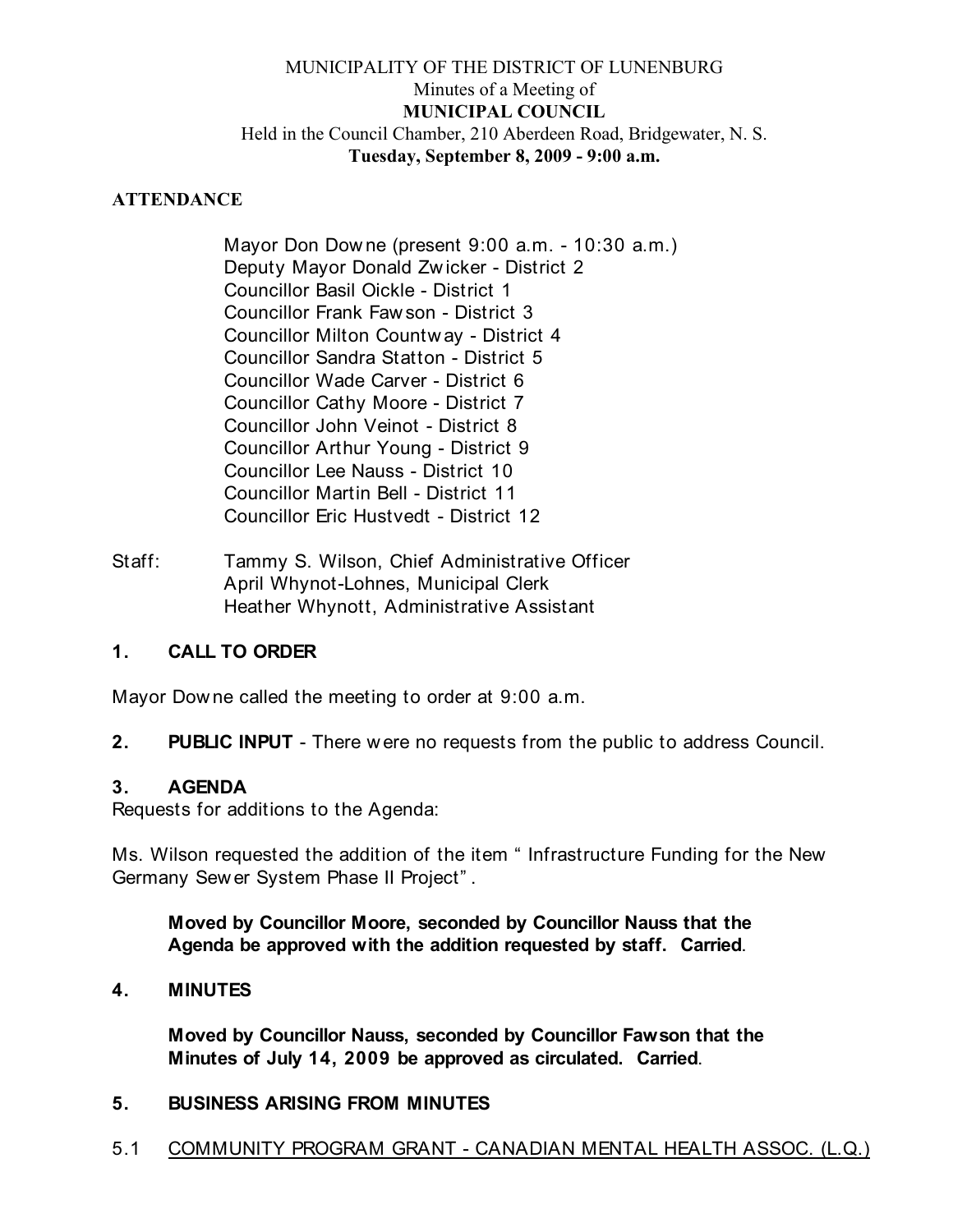In attendance w as Carroll Randall, Recreation Coordinator.

At the July 14<sup>th</sup> meeting, Council deferred a motion approving a Community Program Grant for the Canadian Mental Health Association (L.Q.) until further information is provided to Council regarding this organization and the programs they provide.

Circulated w ith the agenda w as an explanation provided by Mr. Randall as to w hy this Association applied for a grant to expand their programs. Ms. Wilson review ed the information.

MOTION ON THE FLOOR (from Page 13 of July 14, 2009 Council Minutes)

**Moved by Councillor Nauss, seconded by Councillor Moore that Council approves a Community Program Grant in the amount of \$500.00 for the Canadian Mental Health Association (L.Q.) to expand their program to families and clients from once a year to twice a year. Carried**.

### **10. RECOMMENDATIONS/REFERRALS FROM COMMITTEES, BOARDS, FOCUS Grs**.

## 10.5 COMMUNITY SERVICES FOCUS GROUP

### 10.5.1 - Application under Policy MDL-48 - Designated Community Project Fund

Circulated w ith the agenda w as a copy of Policy MDL-48, Designated Community Project Policy, w hich Council approved earlier this year.

Mr. Randall review ed the program and process that has been set up to issue charitable donation receipts for donations to organizations that are unable to issue a tax deductible receipt under the Income Tax Act.

Circulated w ith the agenda from the Community Services Focus Group w as a report providing details of the application from the Lunenburg Yacht Club and their proposal to run a three-year campaign to raise \$450,000 to acquire an adjacent property to the Yacht Club.

**Moved by Councillor Bell, seconded by Councillor Young that Council accepts the application from the Lunenburg Yacht Club under the Designated Community Project Fund and directs staff to implement the procedure under Policy MDL-48. Carried**.

### **11. STAFF MATTERS**

11.3 RECREATION MATTERS

## 11.3.1 - Community Capital Grant Application - Tancook Island Recreational Centre Assoc

An application for a Community Capital Grant of \$1,000.00 w as received from the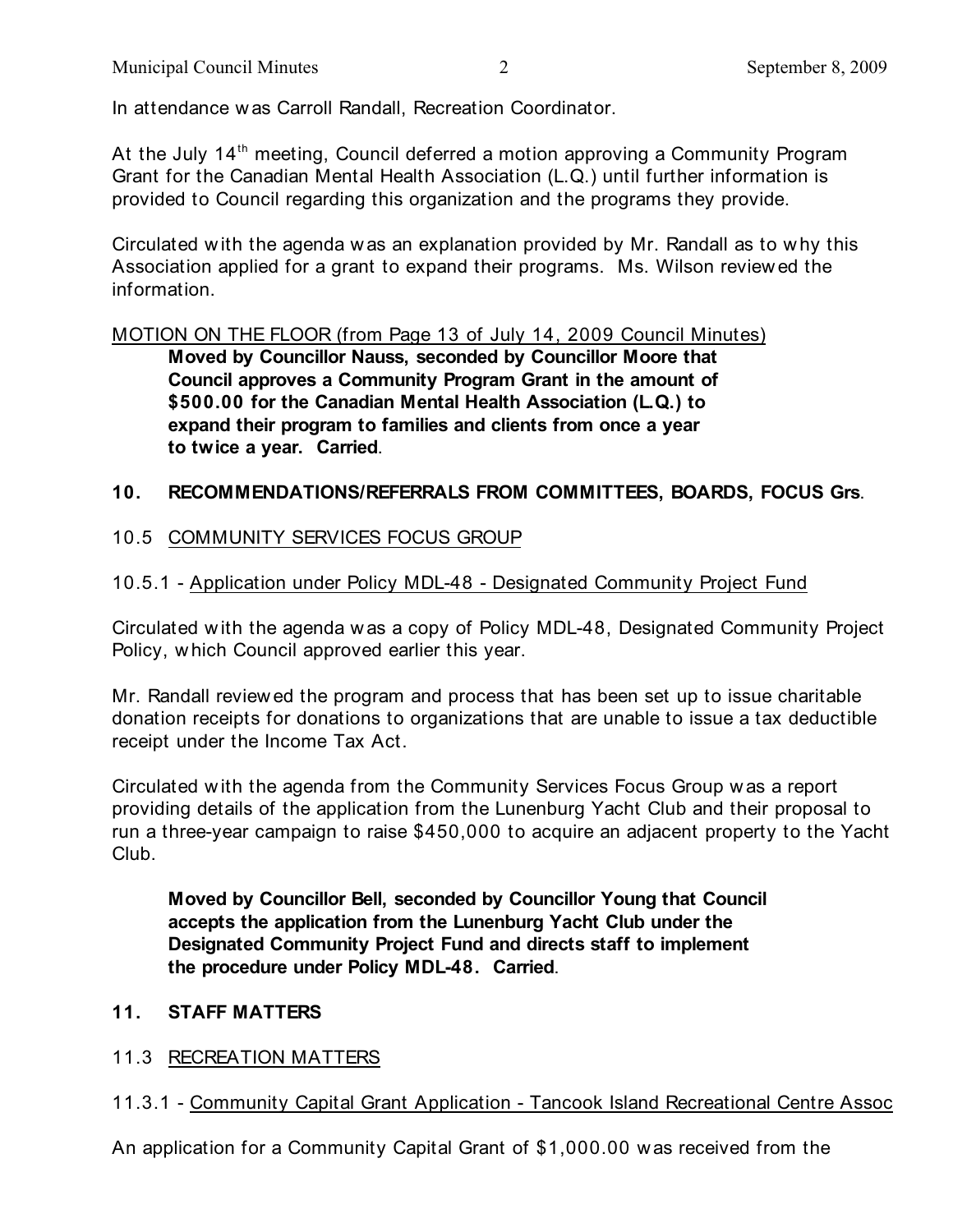Tancook Island Recreational Centre Association for their Community Hall project. Mr. Randall explained the w ork to be done, w hich involves replacing roof shingles, replacing exit door, installing outside light, replacing w heelchair ramp, and repairing overhead lights. He reported that the project fits our program criteria.

### **Moved by Councillor Oickle, seconded by Councillor Fawson that Council approves a Community Capital Grant in the amount of \$1,000.00 to the Tancook Island Recreational Centre Association towards their project to do repairs to the Community Hall. Carried**.

## 11.3.2 - Community Capital Grant Application - SS Chapter of the Council of Canadians

An application for a Community Capital Grant of \$959.37 w as received from the South Shore Chapter of the Council of Canadians to continue and enlarge the Movie Night at the documentary series' presentations by purchasing an LCM Projector. These presentations are provided at the Mahone Bay Centre and are open to the public.

Mr. Randall reported that this application fits our criteria; however, they are asking for a grant of \$959.37 and we only provide 75% of the total, which would be \$719.50.

## **Moved by Councillor Nauss, seconded by Councillor Fawson that Council approves a Community Capital Grant in the amount of \$719.50 to the South Shore Chapter of the Council of Canadians towards the purchase of an LCM Projector. Carried**.

Mr. Randall w as thanked and he left the meeting.

## **9. CORRESPONDENCE**

## 9.1 FCM - UPDATE ON FCM FAIR TRADE RESOLUTION

Ms. Wilson reported that at this year' s FCM Annual Conference a Fair Trade Resolution w as passed. The Resolution encourages fair and open trade betw een Canada and the US and encourages municipalities to support it as w ell. She explained the 120-day grace period (w hich expires October 4) that the Resolution asks for to allow Canada and the United States to reach a negotiated solution of the problem and eliminate Buy American restrictions that are impacting Canadian companies. She also explained w hat the letter from the Town of Halton Hills is asking of all FCM members ..." be prepared to take a stand and to strongly voice our objection to one-way trade and the resulting damage done to our local economies."

Councillor Countw ay feels w e have to get rid of restrictions to make it fair on both sides of the border.

**Moved by Councillor Countway, seconded by Councillor Nauss that Council write a letter supporting the efforts of the Canadian Government to negotiate an end to Buy American restrictions and open local procurement**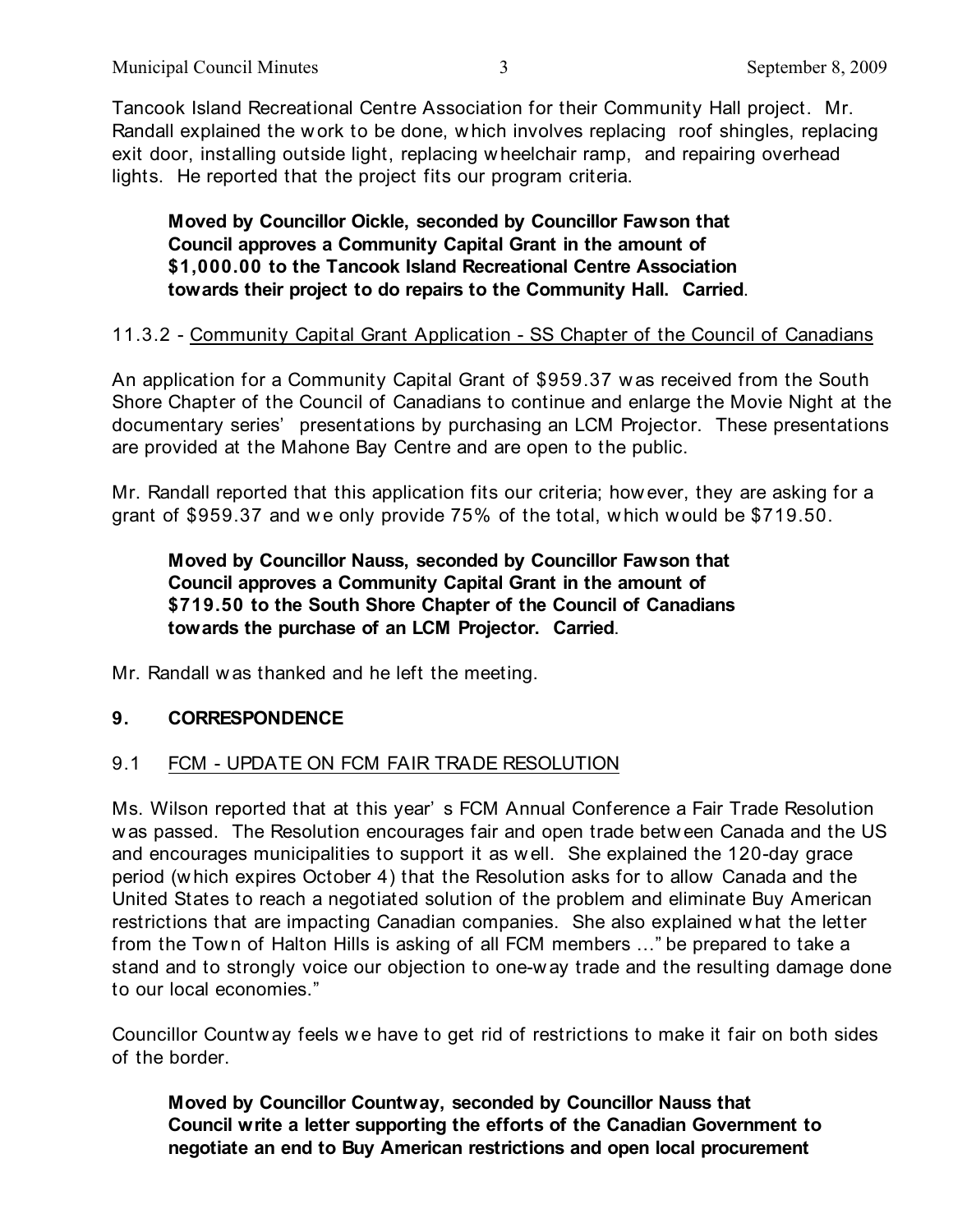**markets in Canada and the United States to suppliers from both countries**. **The motion was carried** after Councillors commented on fair trade and pointing out that some of our industries, such as Christmas trees, depend on foreign exporting.

## 9.2 TOWN OF WOLFVILLE - INVITATION TO " COMPOST TEA FIELD DAY", SEPT. 23

Circulated with the agenda w as a letter from the Mayor and Councillors of the Tow n of Wolfville inviting Mayor Dow ne and Councillors to a " Compost Tea Field Day" on Wed., September 23, 2009. They are holding this event to celebrate that for the past 12 years their Town has complied w ith a pesticide-free approach and has maintained their sports fields and public spaces using their own compost and compost teas. At the event, they w ould like to share their success and offer some useful tips and suggestions to other members of the UNSM.

Mayor Dow ne asked if there w ere any Council members interested in attending this event. Councillor Nauss and Deputy Mayor Zw icker indicated that they w ere interested. Councillor Faw son suggested that a staff person should also attend this event. Ms. Wilson said the invitation w ill be extended to applicable staff.

## 9.3 SENIORS SAFETY COORDINATOR re SENIOR FRIENDLY PROGRAM & MUN. REP.

Circulated w ith the agenda was a letter from Ms. Beth George, Seniors Safety Coordinator, Bridgew ater Police Service. She informs Council that the Bridgew ater Police Service is w orking w ith local community members to bring a new program to our community called the Senior Friendly Program. The purpose of the program is to help communities, businesses and organizations learn about the special needs of the aging population, and provide services to meet those needs. The letter invites a representative from Municipal Council to join their steering committee.

Mayor Dow ne reported that Councillor Statton is interested in being Council' s representative to attend meetings regarding the Senior Friendly Program.

## **Moved by Councillor Nauss, seconded by Deputy Mayor Zwicker that Council refers this matter to the Nominating Committee to make a recommendation back to Council on a representative to attend meetings regarding the Senior Friendly Program. Carried**.

Councillors w ere asked to submit their name to the Nominating Committee if they are interested in this appointment.

## 9.4 JOHN & DEBBIE HILTZ re RURAL DELIVERY SAFETY ASSESSMENT - PUBLIC MEETING REQUEST

For information, circulated w ith the agenda w as the letter received from John & Debbie Hiltz, Auburndale, regarding Canada Post' s Rural Delivery Safety Assessment. Their letter requests that a public meeting be held for all residents w ho are affected by this.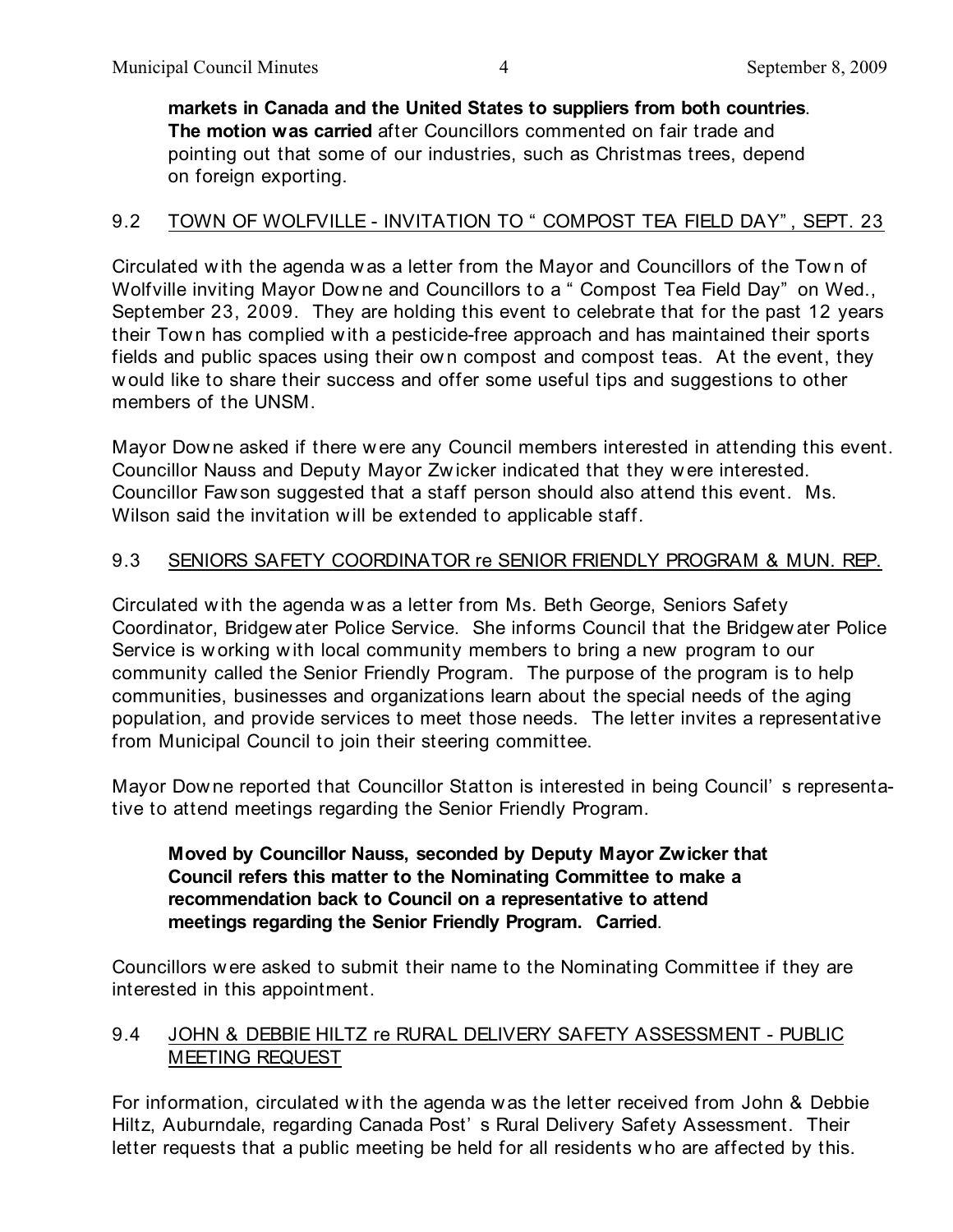In response to the concerns expressed by many residents, a public meeting w as arranged by staff for this evening (September 8) at 7:00 p.m. at the Oakhill Fire Hall.

Mayor Downe reported that Canada Post has declined our invitation to attend the public meeting. He is meeting w ith a Canada Post representative this afternoon at 3:30 p.m. and he will be expressing his disappointment to that representative about them not having anyone in attendance at the meeting. For those w ho attend the meeting tonight, a comment form w ill be available for them to fill out and express their concerns. He hopes a lot of people come to the meeting tonight to make their view s know n.

## **10. RECOMMENDATIONS/REFERRALS FROM COMMITTEES, BOARDS, FOCUS GRs.**

### 10.1 COMMITTEE OF THE WHOLE - RECOMMENDATIONS

### 10.1.1 - Engineering Firm re Phase II of the Asphalt Shingle Project

**Moved by Deputy Mayor Zwicker, seconded by Councillor Veinot that Council accepts the recommendation of the Committee of the Whole and permits staff to retain Inspec-Sol Ltd. as the engineering firm to provide their services as needed and as budgeted for in Phase II of the Asphalt Shingle Project, and further waive the requirement for an Expression of Interest and/or Request for Proposals. Carried**.

### 10.1.2 - Amendments to Policy MDL-35 Street Lights

**Moved by Councillor Hustvedt, seconded by Councillor Moore that Council accepts the recommendation of the Committee of the Whole and approves the amendments to Policy MDL-35 Street Lights as presented. Carried**.

#### 10.1.3 - Municipality' s Lot on Harold Whynot Road to be Re-appraised

**Moved by Councillor Statton, seconded by Councillor Young that Council accepts the recommendation of the Committee of the Whole and approves that the lot owned by the Municipality of the District of Lunenburg on Harold Whynot Road be re-appraised to reflect current market conditions. Carried**.

### 10.1.4 - Attendance at Lun. Queens Business Excellence Aw ards on Sept. 24

**Moved by Councillor Nauss, seconded by Councillor Carver that Council accepts the recommendation of the Committee of the Whole that the Municipality book a table and have members of Municipal Council, the Chief Administrative Officer, and the Community Economic Development Officer attend the upcoming Lunenburg Queens Business Excellence Awards on September 24, 2009 at the Days Inn. Carried**.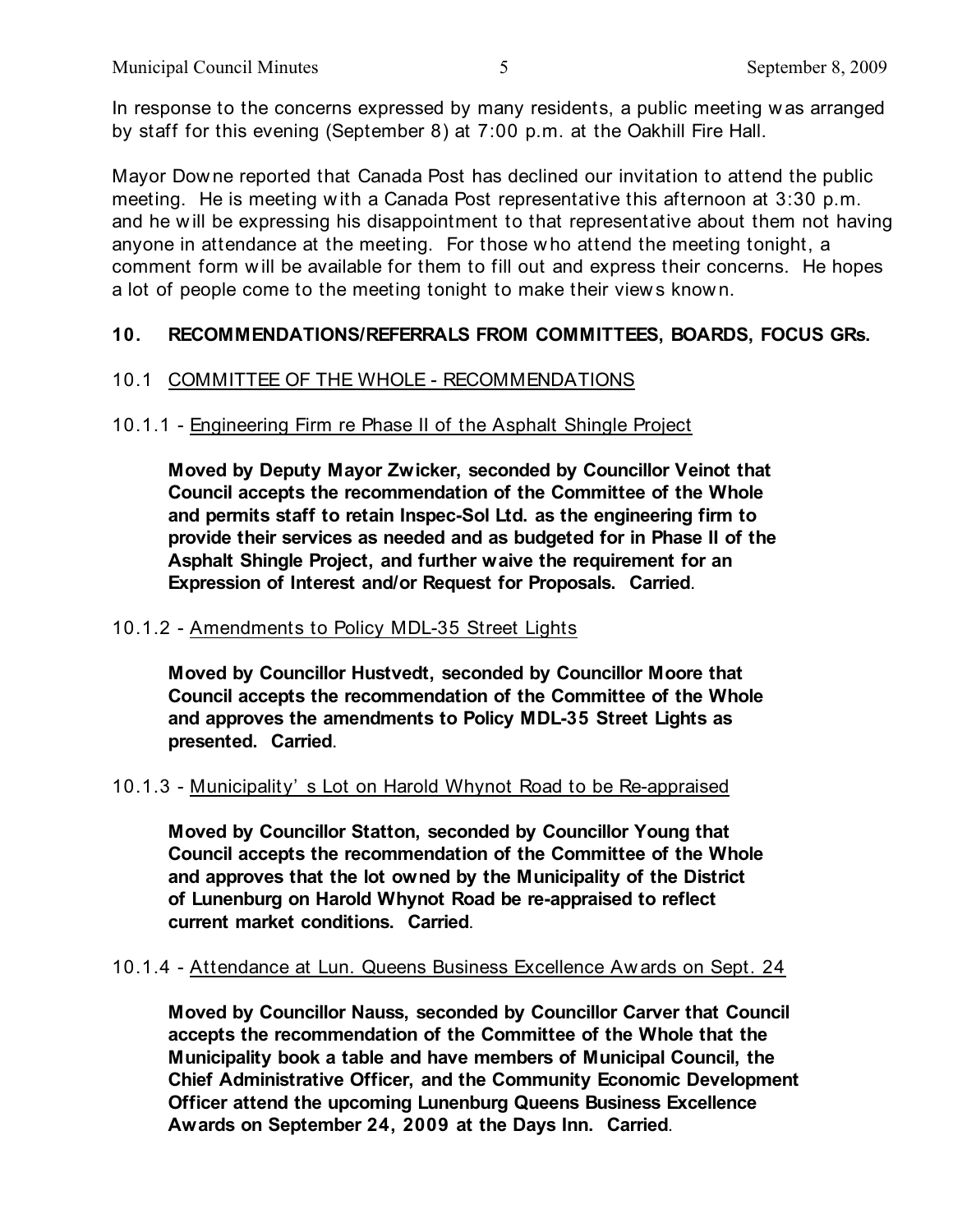# 10.1.5 - Written Reports from Councillors re Items discussed at Conf., Workshops, etc.

**Moved by Councillor Fawson, seconded by Councillor Bell that Council accepts the recommendation of the Committee of the Whole that Municipal Councillors be required to submit to Council Members a written report outlining items discussed or reviewed at conferences, workshops, training sessions or seminars in which all Councillors are not provided the option to attend. Carried**.

# 10.1.6 - Explore Options for Budget Timeline and Financing re New Admin. Building

**Moved by Councillor Moore, seconded by Councillor Hustvedt that Council accepts the recommendation of the Committee of the Whole to explore options for a budget timeline and financing for the construction of a new Administration Building. Carried**.

## 10.1.7 - Grant to NS Nature Trust tow ards Purchase of Selig Island

**Moved by Councillor Countway, seconded by Councillor Hustvedt that Council accepts the recommendation of the Committee of the Whole and approves a grant in the amount of \$25,000 to the Nova Scotia Nature Trust towards the purchase of Selig Island. Carried**.

## 10.1.8 - Proposal denied re Centre Jail Property

**Moved by Councillor Veinot, seconded by Deputy Mayor Zwicker that Council accepts the recommendation of the Committee of the Whole that Council not support the proposal by Mr. Varrick Day concerning the Centre Jail property. Carried**.

## 10.1.9 - Advise NSDOTIR re Not Assuming Costs of the Phase III Pow er Line

**Moved by Councillor Oickle, seconded by Councillor Young that Council accepts the recommendation of the Committee of the Whole to advise the Nova Scotia Department of Transportation and Infrastructure Renewal that the Municipality is not prepared to assume any of the costs of the Phase III power line. Carried**.

## **6. AWARDING OF TENDERS/RFPs**

- 6.1 RFP 2009-05-401 COMPOST FACILITY ENGINEERING STUDY
- 10.2 WASTE MANAGEMENT COMMITTEE RECOMMENDATION

In attendance w as Pierre Breau, Director of Engineering and Public Works.

10.2.1 - Aw ard of RFP 2009-05-401 - Compost Facility Engineering Study for LRCRC

**Moved by Councillor Young, seconded by Councillor Nauss that Council accepts the recommendation of the Waste Management Committee that**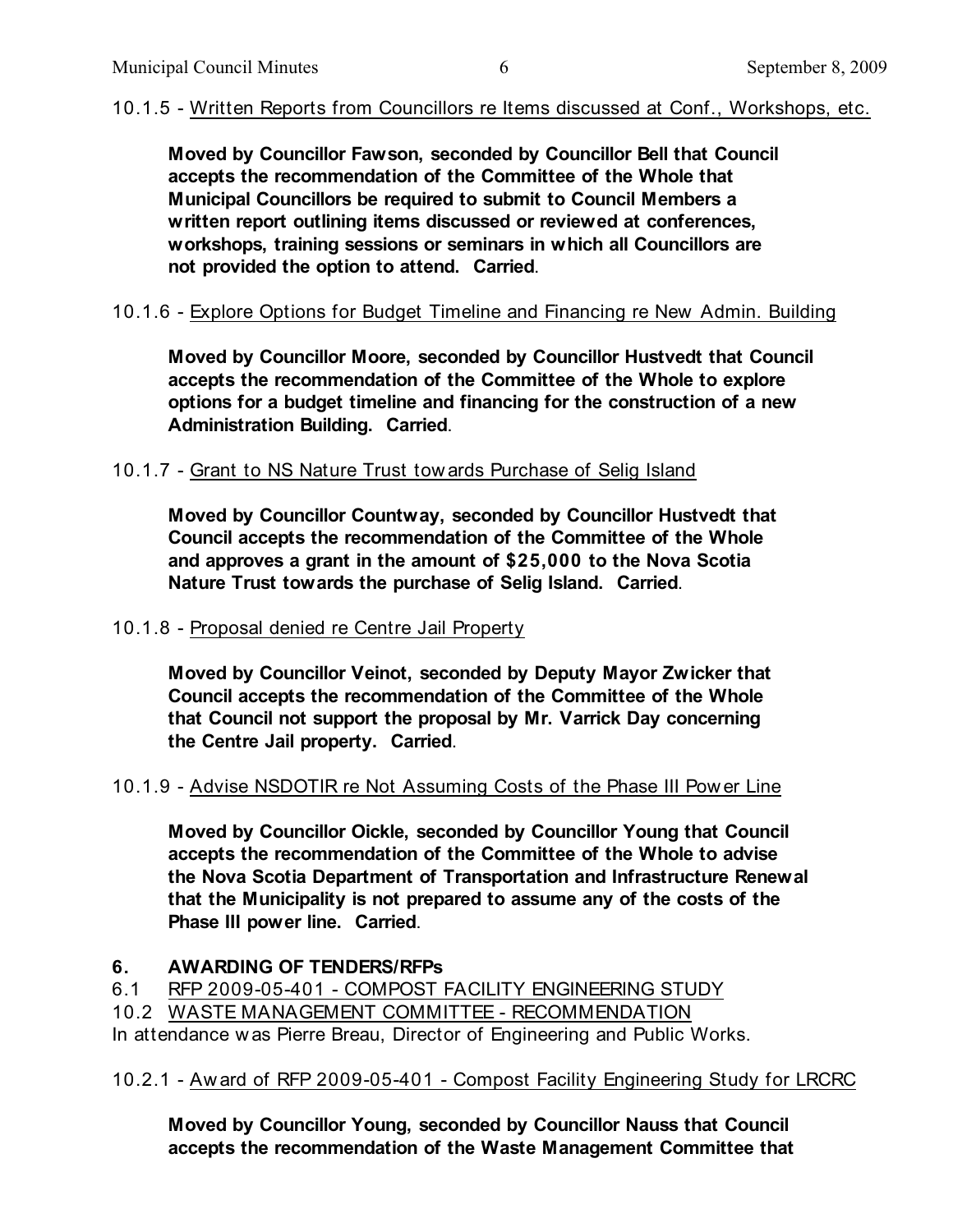**the Compost Facility Engineering Study for the Lunenburg Regional Community Recycling Centre RFP 2009-05-401 be awarded to ABL Environmental Consultants Limited, Dartmouth, NS, for the proposed price of \$49,500.00, plus HST, in accordance with the issued RFP Terms of Reference**. **The motion was carried** after Mr. Breau answ ered questions as to w hy the RFP w as aw arded to the highest bidder.

### 6.2 TENDER 2009-01-002 - WASTE GRINDING & REMOVAL SERVICES 2009-2012

Mr. Breau review ed the analysis information for Tender 2009-01-002 for the supply of Waste Grinding and Removal Services for w ood w aste and asphalt w aste at the LRCRC for the period 2009 - 2012.

There w as some discussion regarding this service. Mr. Breau answ ered Councillors' questions about being able to retain shingles for the continuation of the Asphalt Shingle Project w hich Council approved earlier in today' s meeting, w hich he indicated was at our discretion.

**Moved by Councillor Young, seconded by Councillor Nauss that Council accepts the recommendation of the Engineer and awards Tender 2009-01-002 for the Supply of Waste Grinding and Removal Services at the LRCRC for the period 2009 - 2012 to Halifax C & D Ltd., Goodwood, Halifax County, NS, for the estimated price of \$481,300.00, including HST. Carried**.

### **11. STAFF MATTERS**

11.2 ENGINEER' S MATTERS

### 11.2.1 - Tender for Issue - 2009-05-010 - Water Supply Building Improvements, MARC

Mr. Breau explained the work to be done for Tender 2009-05-010 w hich is a capital project involving improvements to the w ater supply building at the Municipal Activity and Recreation Complex (MARC) in Dayspring.

**Moved by Councillor Nauss, seconded by Councillor Countway that Council authorizes the issuance of Tender 2009-05-010 - Water Supply Building Improvements, MARC. Carried**.

### 11.2.2 - Tender for Issue - 2009-01-003 - Transfer Station Solid Waste Disposal Cartage Service 2009 - 2014 - LRCRC

Mr. Breau informed Council that Tender 2009-01-003 is a renew al of the operations' service contract for the existing cartage service contract for transportation of solid w astes from the LRCRC transfer station to the Kaiser Meadow s landfill in Chester District. In the past, this contract has been on a one-year basis. It has been almost four years since we instituted the project. Staff w ould like a five-year contract. We have an existing trailer,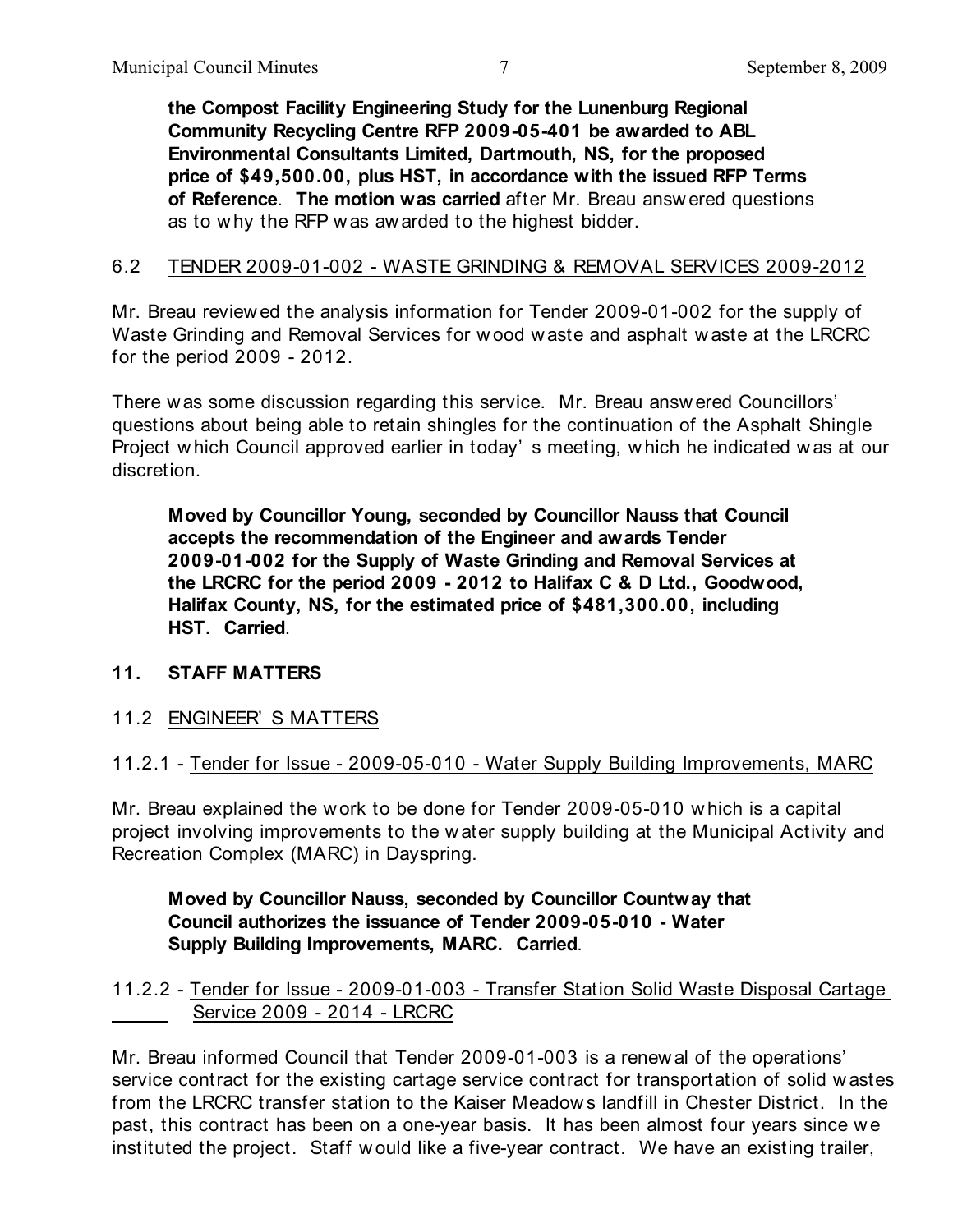but this tender calls for the supply of a trailer. The existing trailer could be kept as a spare or offered for sale.

There was some discussion regarding the existing trailer and w hy we would need to keep it. Mr. Breau is of the opinion that once the contract is awarded and if it is w orking, then he w ould recommend disposing of the existing trailer. He reported that there is \$20,000 in the budget to fix it this year, and noted that we are constantly supplying tires for it.

**Moved by Councillor Young, seconded by Councillor Nauss that Council authorizes the issuance of Tender 2009-01-003 for the supply of Transfer Station Solid Waste Disposal Cartage Service for the period 2009 - 2014 under the conditions outlined by Mr. Breau. The motion was carried** after Mr. Breau answ ered questions regarding the horizontal compaction system.

Mr. Breau was thanked and he left the meeting.

### **10. RECOMMENDATIONS/REFERRALS FROM COMMITTEES, BOARDS & FOCUS GRs.**

10.3 BUDGET/FINANCE COMMITTEE - RECOMMENDATION In attendance was Mr. Gordon Pettipas, Director of Financial Services and Municipal Treasurer.

### 10.3.1 - Write-off of Interest on Tax Account 08183481

**Moved by Deputy Mayor Zwicker, seconded by Councillor Nauss that Council accepts the recommendation of the Budget/Finance Committee and approves writing off the interest in the amount of \$11.79 on tax account 08183481 as per Section 38 of the** *Municipal Government Act* **for Uncollectible Receivables. Carried**.

Mr. Pettipas w as thanked and he left the meeting.

### 10.4 PR COMMITTEE - RECOMMENDATIONS

10.4.1 - Municipal National/Provincial Event Grant - Recreation Nova Scotia Conference This Conference w ill be held at the Oak Island Inn, October 14 - 17, 2009.

**Moved by Councillor Countway, seconded by Councillor Hustvedt that Council accepts the recommendation of the PR Committee and supports the Recreation Nova Scotia Conference through the Municipal National/ Provincial Event Grant Policy with a \$1,000.00 contribution. Carried**.

10.4.2 - Municipal National/Provincial Event Grant - Assoc. of Mun. Admin., NS Conf. This Conference w ill be held at the Oak Island Inn, September 29 - October 2, 2009.

### **Moved by Councillor Fawson, seconded by Councillor Hustvedt that**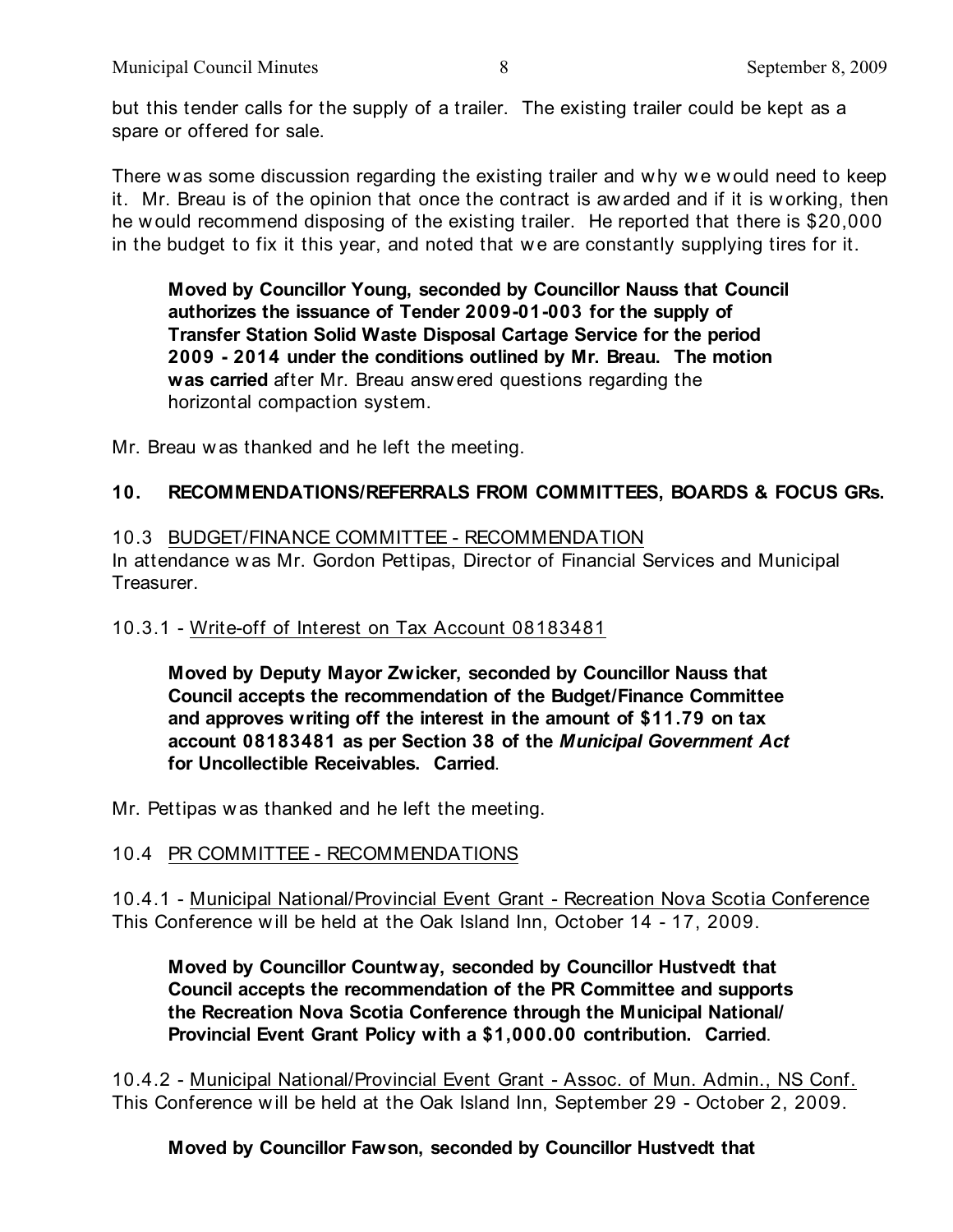**Council accepts the recommendation of the PR Committee and supports the Association of Municipal Administrators, Nova Scotia Conference through the Municipal National/Provincial Event Grant Policy with a \$1,000.00 contribution. Carried**.

### **11. STAFF MATTERS**

### 11.1 CHIEF ADMINISTRATIVE OFFICER' S MATTERS

11.1.1 - Building Report for July ' 09 - This report w as circulated for information.

There was some discussion regarding the number of building inspections carried out at this point in time last year as compared to this year. Ms. Wilson reported that she has not received complaints about inspections; but if Councillors received complaints, she requested that they see her about them.

## 11.1.2 - Reappointment of Sheep Valuer for 2009-2010 and Compensation for Service

Ms. Whynot-Lohnes review ed the procedure whereby Council annually appoints a Sheep Valuer.

Questions w ere answ ered regarding the use of the Sheep Valuer' s services and bills paid by the Municipality in the past for the Sheep Valuer' s services.

## **Moved by Councillor Statton, seconded by Councillor Bell that Council appoints Mr. Lloyd Fitch as the Municipality of the District of Lunenburg' s Sheep Valuer for the 2009 - 2010 fiscal year with a compensation for service to be \$50.00 per diem plus mileage and actual expenses. Carried**.

### 11.1.4 - Lunch with Staff - December Council Meeting

Ms. Wilson asked Council if they w ish to continue their past practice and have a meal w ith staff during the lunch break of the Council meeting in December.

**Moved by Councillor Nauss, seconded by Councillor Moore that staff arrange a dinner at the Oakhill Fire Hall for the noon break of the December 8, 2009 Council meeting. Carried**.

### **12. MAYOR' S/COUNCILLORS' MATTERS**

### 12.1 MAYOR' S UPDATE

Mayor Dow ne gave updates on the follow ing events/meetings that he attended:

- Royal Golf Senior Ladies' Competition at Osprey Ridge Golf Course Approxi mately 170 participated from across the country
- event held at the Fort Point Museum at w hich he presented a cheque on behalf of the Municipality to the Mi' kmaq Society
- meetings w ith staff and Council representatives in preparation for tonight' s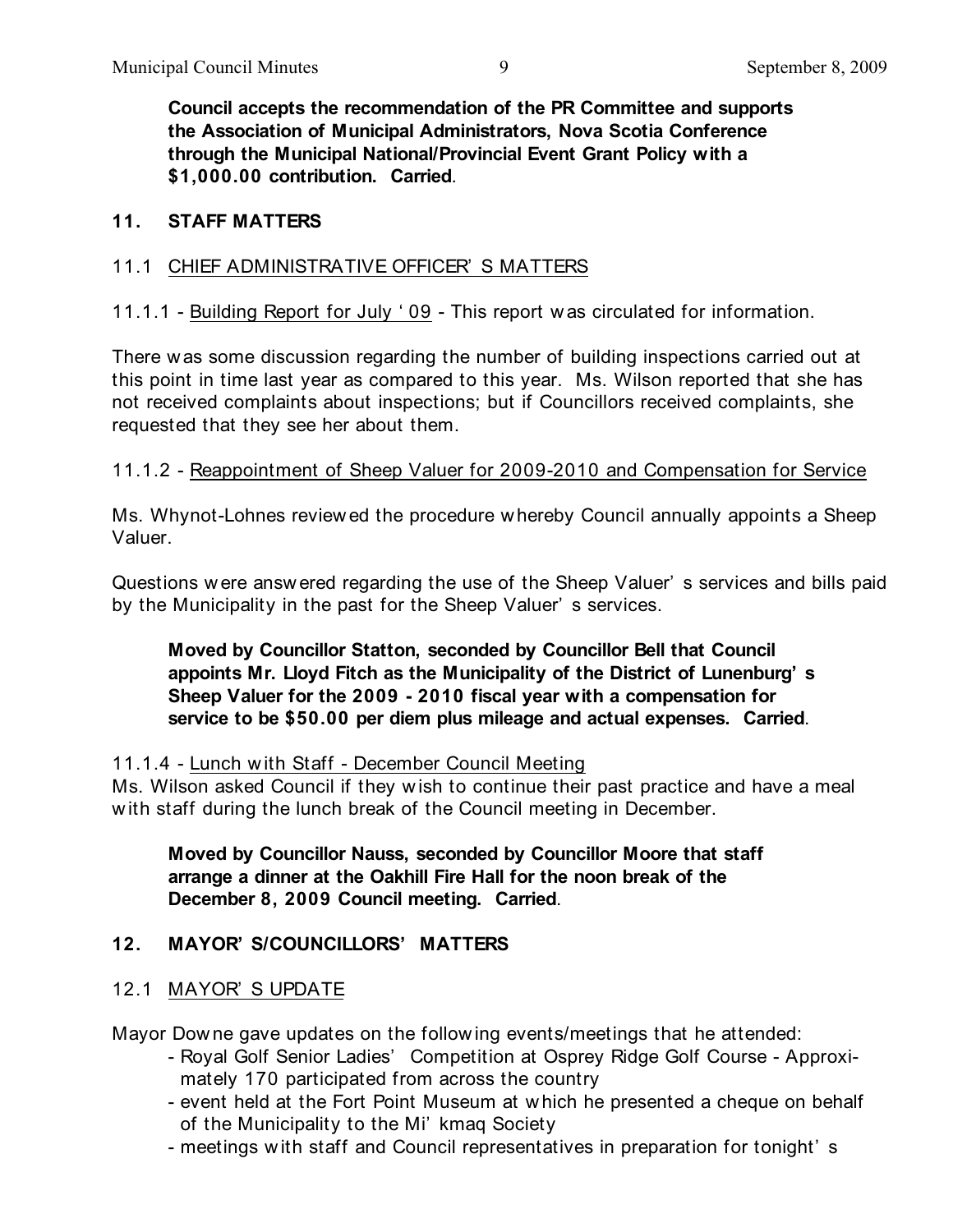meeting regarding rural mail delivery

- interview s for the Recreation Director' s position, w hich the Deputy Mayor has also been involved in
- meeting of Mayors, Warden, Deputies & CAOs still w orking on procurement issue - Tow n of Lunenburg invited to join REMO
- Lunenburg Queens RDA get-together
- foundation has been poured for Staples w e' ll w ork w ith them re grand opening

At 10:30 a.m. Mayor Downe left the meeting to attend a funeral. Deputy Mayor Zw icker was in the chair.

# 11.1 CHIEF ADMINISTRATIVE OFFICER' S MATTERS

# 11.1.3 - Presentations of Remembrance Day Wreaths

It w as agreed that Wreaths be presented at the various Remembrance Day Services in the Municipality as follow s:

| <b>SERVICE LOCATION</b> | <b>WREATH TO BE PRESENTED BY</b>                   |
|-------------------------|----------------------------------------------------|
| Bridgew ater            | Mayor or Deputy Mayor (to be determined)           |
| Lunenburg               | Councillor for District 1 (Basil Oickle)           |
| Mahone Bay              | Councillor for District 4 (Milton Countway)        |
| New Germany             | Councillor for District 7 (Cathy Moore)            |
| Northfield              | Councillor for District 5 (Sandra Statton)         |
| Parkdale/Maplewood      | Councillor for District 6 (Wade Carver)            |
| Riverport               | Councillor for District 2 (Dep. Mayor Don Zwicker) |
|                         |                                                    |

# **13. ADDED BUSINESS**

13.1 INFRASTRUCTURE FUNDING - NEW GERMANY SEWER SYSTEM PHASE II In attendance w as Pierre Breau, Director of Engineering and Public Works.

Ms. Wilson informed Council that she received an e-mail advising that the Municipality' s application for Infrastructure Funding for the New Germany Sew er System Phase II project is being considered for approval in the 2009 - 2010 fiscal year.

Council questioned w hy they chose this project, as it w as our priority #6 out of six projects; and if this project goes forw ard, how w ill it impact on the other capital projects that had higher priority?

Mr. Breau explained why he feels the New Germany sew er system project came to the top for them. He feels if we don't accept this funding and come up with our one-third of the money, it may be a long time before we get it again.

**Moved by Councillor Moore, seconded by Councillor Nauss that Council confirms the Municipality' s application for funding of Phase II of the New Germany Sewer System project, and that the Municipality' s \$30,000 for this project in 2009 -2010 be taken from the Reserve fund or some other appropriate fund. Carried**.